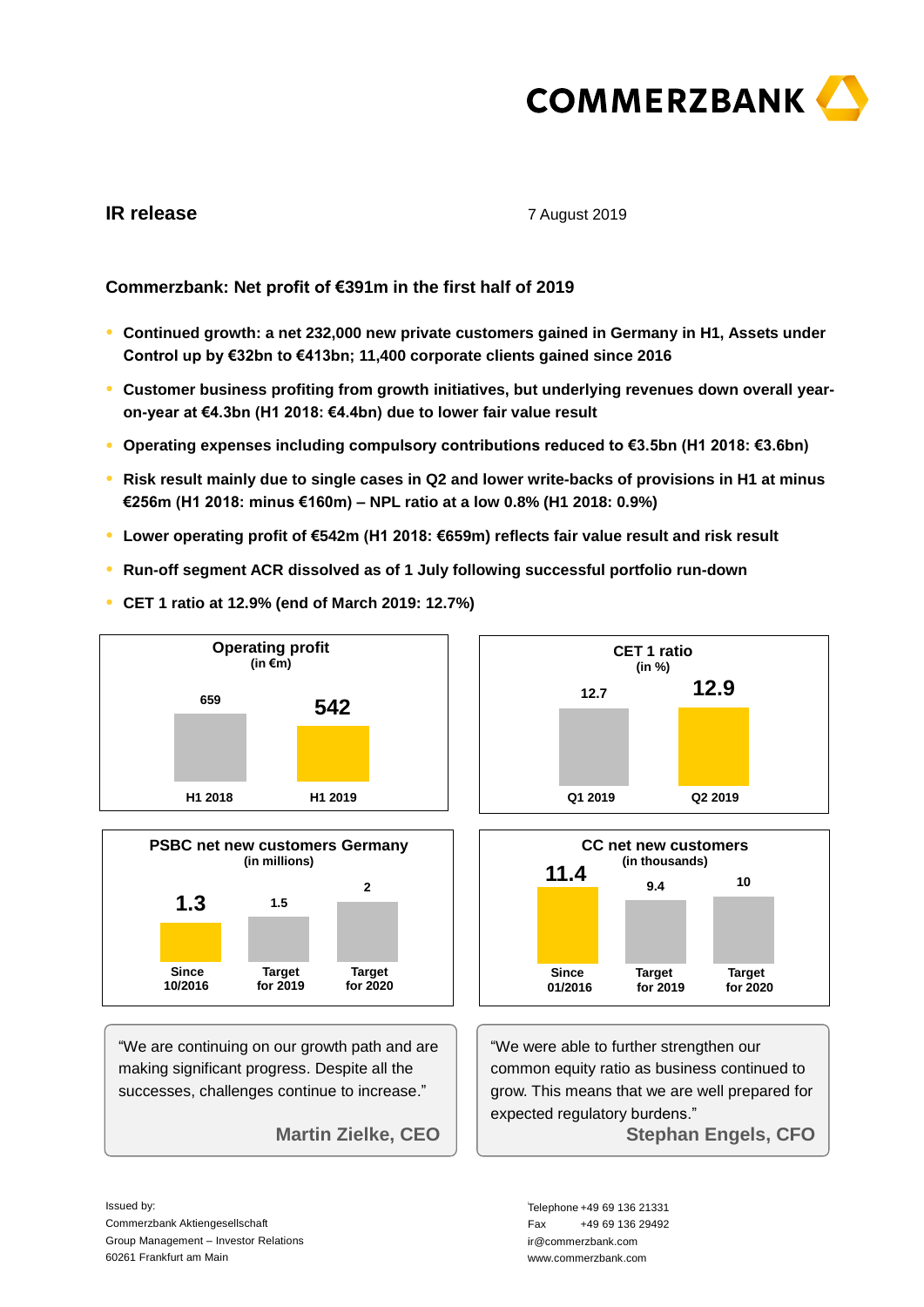

Page 2 |

In the first half of 2019, Commerzbank cominiosed prowhim to ustomers and ussets. In a very challenging the first half of 2019, Commerzbank continued growth in customers and generation and growth in customers and provide environment, the Bank increased its net interest income by 9% thanks to the additional business in the core segments and generated higher underlying revenues in the customer business. Here, the contributions of new customers again played an important role in mitigating the headwind from negative interest rates, tight margins, and regulatory requirements. However, the progress in the customer business was contrasted by a significantly lower fair value result in the Corporate Clients segment, especially in the second quarter. This led to lower revenues overall. In addition, the drag from the risk result was higher due to single cases in the second quarter and lower write-backs of provisions in the first half of the year. The non-performing loan (NPL) ratio was a low 0.8% (H1 2018: 0.9%). Operating costs have been reduced by 4% through active cost management and more selective strategic investments in growth and digitalisation. In addition to the continued growth in customers and assets, two other strategic milestones were reached. The run-off segment Asset & Capital Recovery (ACR) was dissolved with effect from 1 July 2019 thanks to the successful run-down of the non-strategic portfolios over the last few years. And the transformation of the headquarter has taken an important step forward. Since 1 July, IT and product areas have been working closely together under the name "Campus 2.0".

"We are continuing on our growth path and are making significant progress in our customer business. Despite all the successes we have made, challenges continue to increase for the industry and for us," said Martin Zielke, Chairman of the Board of Managing Directors of Commerzbank. "This might require further investments. And this is exactly what we are examining and assessing in our current strategy process."

**Group revenues** came to €4,285 million in the first half of 2019 (H1 2018: €4,395 million). Also adjusted for one-off effects revenues stood at €4,285 million, which was below the previous year (H1 2018: €4,376 million). This development was primarily due to the marked drop in the fair value result mainly in the Corporate Clients segment which was adversely affected by valuation effects and the lack of contributions from legacy portfolios. Progress in customer business was reflected in net interest income which was increased thanks to continued loan growth and lower funding costs. Revenues for the second quarter amounted to €2,129 million (Q2 2018: €2,178 million). Adjusted for one-off effects, they stood at €2,095 million (Q2 2018: €2,160 million).

**Operating expenses** including compulsory contributions were reduced in the first half of 2019 and amounted to €3,487 million (H1 2018: €3,576 million). This development is based on operating costs which were reduced to €3,150 million (H1 2018: €3,274 million; Q2 2019: €1,581 million; Q2 2018: €1,636 million). This was mainly due to the prioritisation of strategic investments. Meanwhile, compulsory contributions rose again by almost 12% compared to the first half of 2018 to €337 million (H1 2018: €302 million). The figure for the second quarter was €72 million (Q2 2018: €58 million).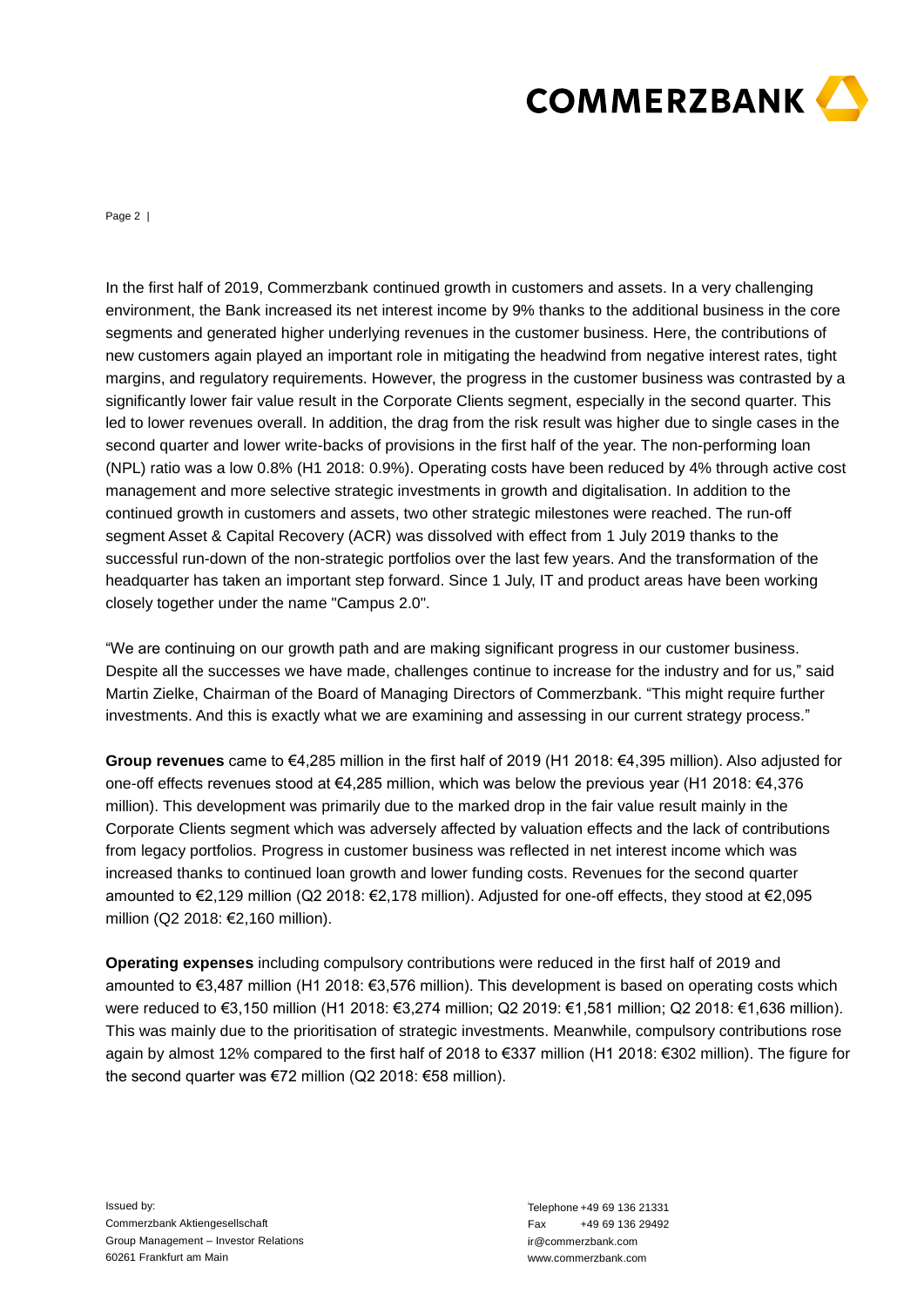

Page 3 |

(H1 2018: minus €160 million). The increase is attributable in particular to the second quarter which accounted for minus €178 million of this (Q2 2018: minus €82 million). The higher figures are due to single cases in the second quarter and lower write-backs of loan loss provisions in the first half of the year. Overall, the Bank's risk profile remains very healthy with a non-performing loan (NPL) ratio of 0.8%. This reflects the Bank's prudent lending standards and the resilient but generally weaker German economy.

The first result was in line with expectations in the first half of the year and stood at minus £256 million the compact of minus model in the second out for the year and stood at infinite the year and stood to similate th In total, the Bank generated an **operating profit** of €542 million in the first six months (H1 2018: €659 million), including €298 million in the second quarter (Q2 2018: €401 million). Also in the second quarter, operating profit benefited from progress in the customer business and higher net interest income. Overall, the decrease was mainly due to the low fair value result and the higher risk result. The pre-tax profit came to €542 million (H1 2018: €689 million) in the first half of 2019. This was also impacted by the lower pre-tax profit for the discontinued business area Equity Markets & Commodities (EMC), which was around €30 million down on the previous year. Correspondingly, the **net result** attributable to Commerzbank shareholders stood at €391 million (H1 2018: €533 million). While the tax burden in the first quarter was comparatively high, the second quarter benefited from exceptionally low tax expenses of €20 million. In the second quarter, the net result stood at €271 million (Q2 2018: €272 million). **Earnings per share** came in at €0.31 in the first half (H1 2018: €0.43). The **net return on tangible equity** remained unchanged at 4.3% in the second quarter (Q2 2018: 4.3%).

## **Common Equity Tier 1 ratio rises to 12.9%**

The Bank strengthened its capital position despite continued growth in the second quarter. The **Common Equity Tier 1 ratio** (CET 1) rose to 12.9% at the end of June (end of March 2019: 12.7%). The ratio already includes a dividend accrual in line with the pay-out ratio for 2018. At the beginning of July 2019, the Bank also successfully optimised its capital structure and further strengthened its total capital with the issue of its inaugural additional tier 1 bond with a volume of US\$1 billion. **Risk-weighted assets (RWA)** were almost unchanged in the second quarter at €187 billion (end of March 2019: €185 billion). Risk-weighted assets for credit risks also remained at the same level as in the first quarter of 2019 despite increased lending volumes in the core business. This was mainly due to RWA management and lower currency effects. The **leverage ratio** still stood at a comfortable 4.5% at the end of June (end of March 2019: 4.5%). **Total assets** came to €518 billion (end of June 2018: €488 billion).

"In the second quarter, we were able to further strengthen our common equity ratio as business growth continued. This means that we are well prepared for the expected regulatory burdens like TRIM," said Stephan Engels, Chief Financial Officer of Commerzbank. "At the beginning of July, we also optimised our capital structure and further strengthened our total capital by issuing our first AT 1 bond which was significantly oversubscribed."

Issued by: Commerzbank Aktiengesellschaft Group Management – Investor Relations 60261 Frankfurt am Main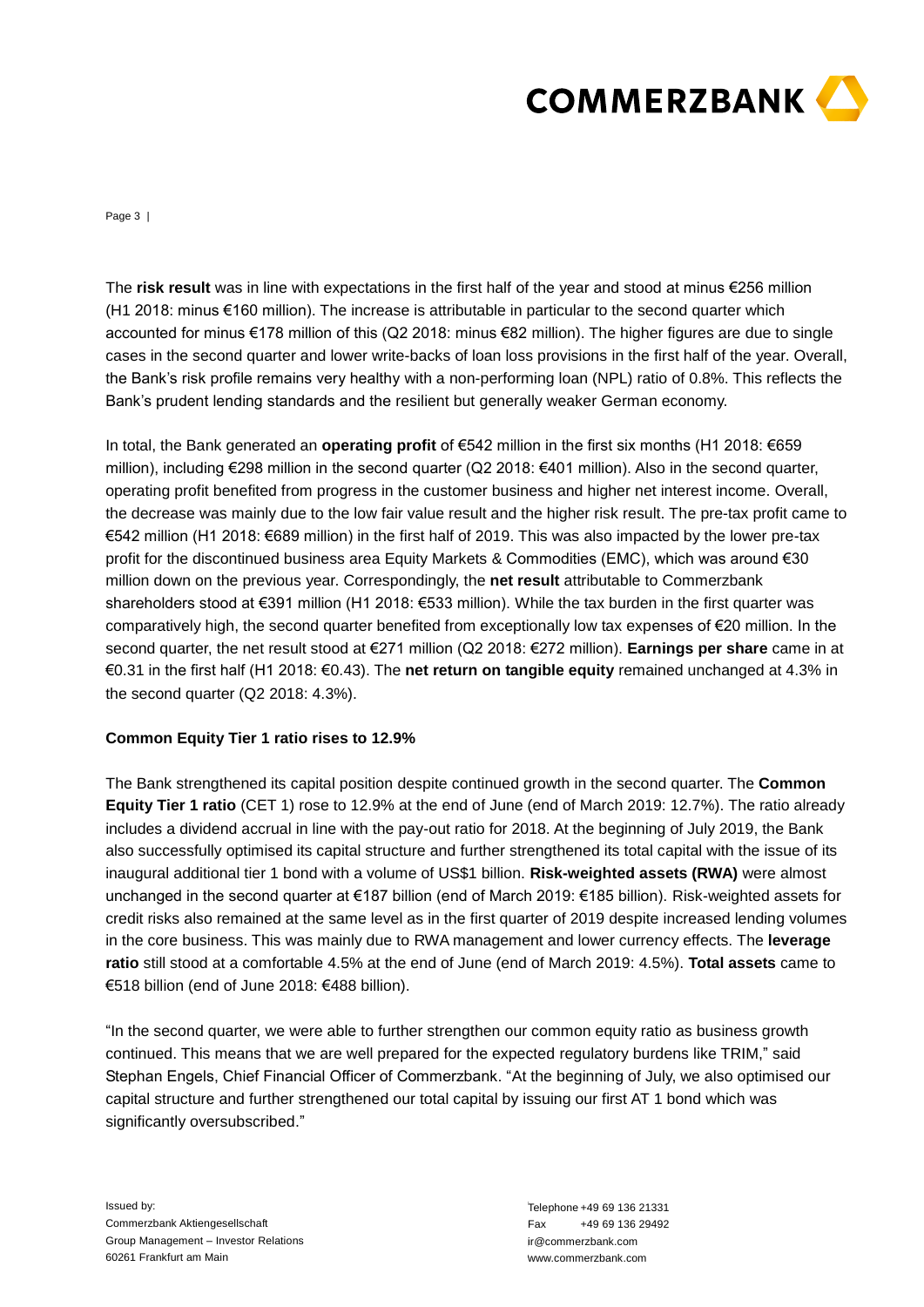

Page 4 |

**Development of the segments**<br>The Private and Small Business Customers (PSBC) segment continued its<br>gained and 232,000 mev customers soverall in the first half of the year (H1 201<br>quarter, 108,000 met new customers pinned The **Private and Small Business Customers** (PSBC) segment continued its growth in Germany and gained a net 232,000 new customers overall in the first half of the year (H1 2018: 145,000). In the second quarter, 108,000 net new customers joined the Bank. The segment therefore remained on track in terms of customer growth. The new customers provided additional business. Assets under Control in Germany rose by a further €32 billion in the first half of the year (increase in Q2 2019: €11 billion) to €413 billion (end of 2018: €381 billion). Hence, assets have risen by €77 billion since the end of 2016 and were therefore above the target of more than €400 billion for 2020. The loan book now amounts to over €100 billion. This forms a good basis for a further increase in net interest income. The portfolio volume in the mortgage lending business rose by a further €3.0 billion in the first half of 2019 (Q2: €1.6 billion) to €78.1 billion.

Following its continued growth, the segment increased its net interest income by more than 7% in the first six months of 2019 and thus compensated the sustained margin pressure. Revenues after adjustment for exceptional items improved slightly to €2,464 million (H1: €2,436 million). In the second quarter, underlying revenues rose year-on-year to €1,244 million (Q2 2018: €1,225 million).

Furthermore, the segment made progress on the cost side in the first half of the year despite higher compulsory contributions. The operating costs were reduced by €56 million to €1,743 million (H1 2018: €1,800 million). This more than compensated for the increase in compulsory contributions. The risk result improved slightly in the first half of the year to minus €100 million (H1 2018: minus €115 million), underlining the healthy risk profile. In sum, the segment improved its operating profit by 4.1% to €392 million (H1 2018: €377 million). The second quarter contributed €239 million (Q2 2018: €174 million) to this.

The **Corporate Clients** segment gained additional new corporate clients in what remained a difficult market environment. The segment has already brought 11,400 new clients on board since the beginning of 2016. Loan volumes increased by €6 billion in the first six months to €88 billion. Hence, the segment has already achieved its customer and loan growth targets for the end of 2020.

In the Corporate Clients segment, adjusted income increased in Mittelstand, International Corporates, and Financial Institutions and hence in all the directly customer-facing business areas. By contrast, Others was adversely affected by a lower result from hedging activities and portfolio management as well as the lack of revenues from legacy portfolios particularly in the second quarter of 2019. In addition, this area had benefited from a large individual transaction in the previous year. Consequently, the segment's underlying revenues were down overall in the first half at €1,668 million (H1 €1,775 million). The figure for the second quarter was €799 million (Q2 2018: €909 million).

Issued by: Commerzbank Aktiengesellschaft Group Management – Investor Relations 60261 Frankfurt am Main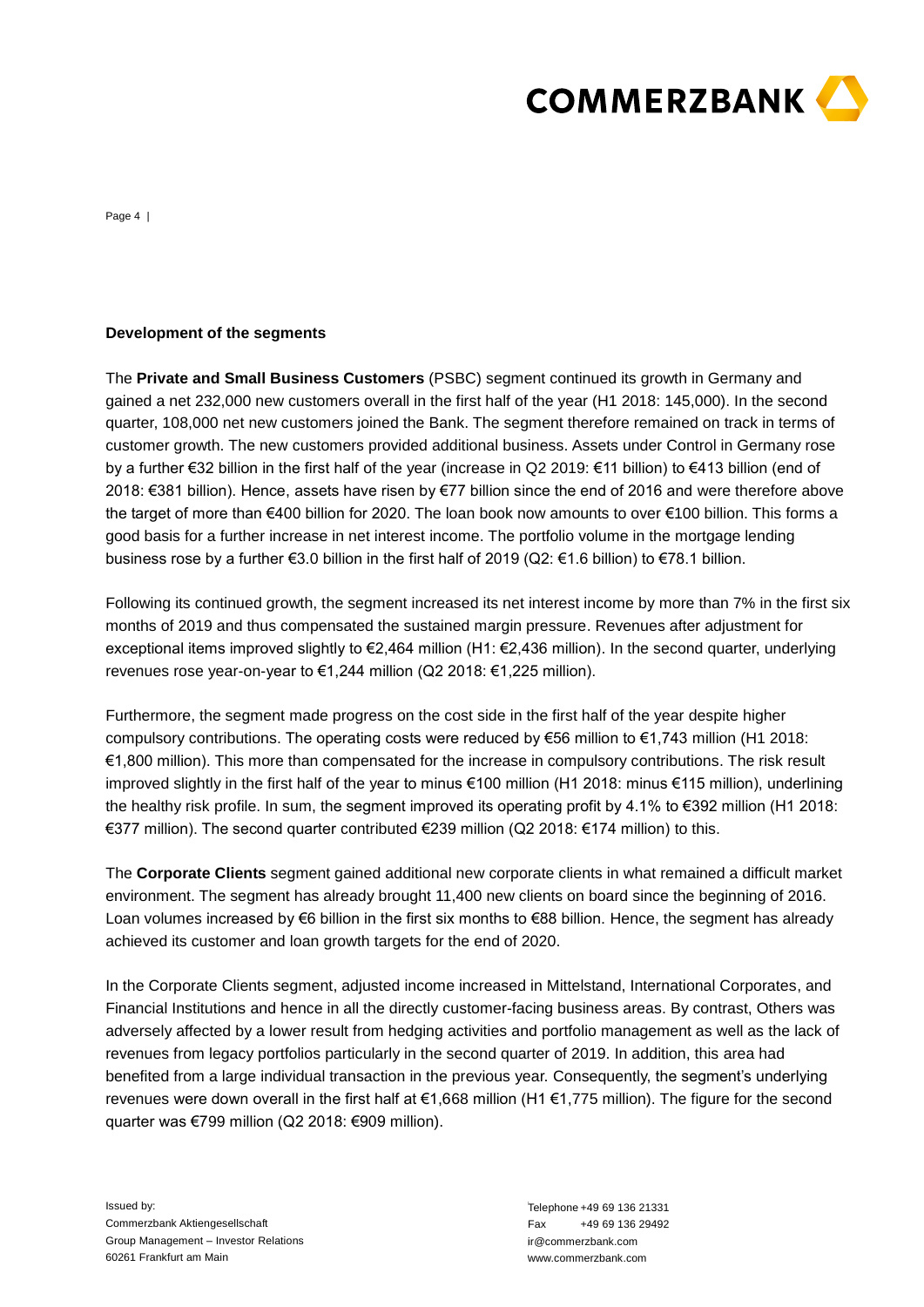

Page 5 |

€1,282 million), the burdens from the risk result increased. The risk result came out at minus €155 million in the first half of the year (H1 2018: minus €60 million), in particular due to single cases in the second quarter and lower write-backs of provisions in the first half of the year. In total, the segment generated an operating profit of €142 million in the first half (H1 2018: €315 million). The figure for the second quarter was €22 million (Q2 2018: €218 million).

With the non-strategic portfolios successfully run-down, the Bank dissolved the **Asset & Capital Recovery** (ACR) segment with effect from 1 July 2019. The remaining portfolio volume of  $\epsilon$ 4.5 billion – including the segment's ship finance portfolio of now only around €200 million – was transferred to the Others & Consolidation segment. ACR recorded revenues of €79 million (H1 2018: €106 million) and generated an operating profit of €31 million in its last first half (H1 2018: €76 million).

# **Outlook**

While the segment's spectral operating expenses were reduced to f1,238 million in the first is months (H1 2018:<br>T1.22 amillion), the burdens from the risk result increased. The risk result increased in the segment perceiva The Bank will continue its growth strategy in 2019 and is expecting higher underlying revenues than in the previous year. Overall, the Bank expects a slight year-on-year increase in consolidated net income for the 2019 financial year, although this target has become significantly more ambitious given the earnings development in the first half of the year, the noticeable worsening of the macroeconomic situation, and the increasingly uncertain geopolitical situation. The Bank is targeting a Common Equity Tier 1 ratio of at least 12.75% by the end of 2019. The cost base should remain below €6.8 billion in 2019, while the drag from the risk result is expected to be at least €550 million. The Bank is planning to maintain a pay-out ratio for financial year 2019 at a level comparable to 2018.

**\*\*\*\*\***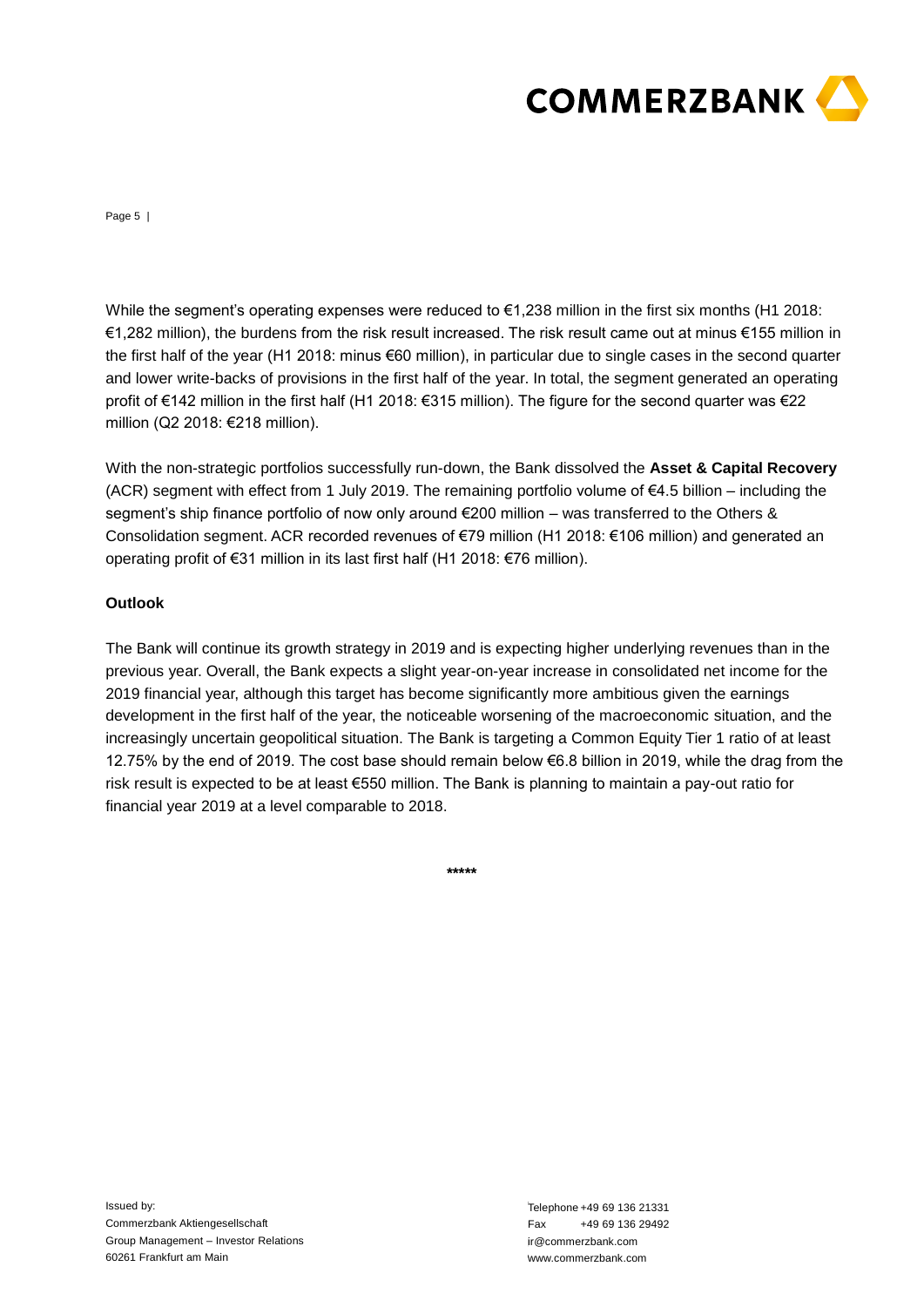

Page 6 |

| <b>Financial figures at a glance</b>                                                                             |                   |        |                           |                                                                                             |       |                           |       |
|------------------------------------------------------------------------------------------------------------------|-------------------|--------|---------------------------|---------------------------------------------------------------------------------------------|-------|---------------------------|-------|
| in €m                                                                                                            | H <sub>1</sub> 19 | H1 18  | H1/19 vs<br>H1/18<br>in % | Q <sub>2</sub> 19                                                                           | Q2 18 | Q2/19 vs<br>Q2/18<br>in % | Q1 19 |
| Net interest income                                                                                              | 2,505             | 2,288  | 9.5                       | 1,274                                                                                       | 1,190 | 7.1                       | 1,231 |
| Net commission income                                                                                            | 1,507             | 1,565  | $-3.7$                    | 739                                                                                         | 763   | $-3.2$                    | 768   |
| Net fair value*                                                                                                  | 113               | 403    | $-72.0$                   | 28                                                                                          | 200   | $-85.8$                   | 85    |
| Other income                                                                                                     | 160               | 139    | 15.1                      | 88                                                                                          | 25    | 254.3                     | 73    |
| Income before risk result                                                                                        | 4,285             | 4,395  | $-2.5$                    | 2,129                                                                                       | 2,178 | $-2.2$                    | 2,156 |
| Revenues excl. exceptional<br>items                                                                              | 4,285             | 4,376  | $-2.1$                    | 2,095                                                                                       | 2,160 | $-3.0$                    | 2,190 |
| Operating expenses                                                                                               | 3,150             | 3,274  | $-3.8$                    | 1,581                                                                                       | 1,636 | $-3.4$                    | 1,569 |
| Compulsory contributions                                                                                         | 337               | 302    | 11.5                      | 72                                                                                          | 58    | 24.0                      | 265   |
| Risk result                                                                                                      | $-256$            | $-160$ | $-60.3$                   | $-178$                                                                                      | -82   | $-115.6$                  | $-78$ |
| <b>Operating profit or loss</b>                                                                                  | 542               | 659    | $-17.7$                   | 298                                                                                         | 401   | $-25.5$                   | 244   |
| Current pre-tax profit or loss<br>(discontinued operations)                                                      | -0                | 30     | $-99.1$                   | 19                                                                                          | $-12$ | 260.9                     | $-19$ |
| Pre-tax profit or loss<br>(Group)                                                                                | 542               | 689    | $-21.3$                   | 318                                                                                         | 389   | $-18.2$                   | 225   |
| Taxes                                                                                                            | 111               | 99     | 12.3                      | 20                                                                                          | 94    | $-78.7$                   | 91    |
| <b>Minorities</b>                                                                                                | 41                | 57     | $-28.6$                   | 27                                                                                          | 23    | 16.5                      | 14    |
| <b>Consolidated profit or loss</b><br>attributable to<br><b>Commerzbank shareholders</b>                         | 391               | 533    | $-26.7$                   | 271                                                                                         | 272   | $-0.3$                    | 120   |
| Earnings per share $(\epsilon)$                                                                                  | 0.31              | 0.43   |                           | 0.22                                                                                        | 0.22  |                           | 0.10  |
| Cost/income ratio in operating<br>business excl. compulsory<br>contributions (%)                                 | 73.5              | 74.5   |                           | 74.2                                                                                        | 75.1  |                           | 72.8  |
| Cost/income ratio in operating<br>business incl. compulsory<br>contributions (%)                                 | 81.4              | 81.4   |                           | 77.6                                                                                        | 77.8  |                           | 85.1  |
| Operating RoTE (%)                                                                                               | 4.1               | 5.1    |                           | 4.5                                                                                         | 6.1   |                           | 3.7   |
| Net RoTE (%)                                                                                                     | 3.1               | 4.3    |                           | 4.3                                                                                         | 4.3   |                           | 1.9   |
| Net RoE (%)                                                                                                      | 2.8               | 3.8    |                           | 3.9                                                                                         | 3.9   |                           | 1.7   |
| CET 1 ratio, Basel 3 fully<br>loaded (%)                                                                         | 12.9              | 13.0   |                           | 12.9                                                                                        | 13.0  |                           | 12.7  |
| Leverage Ratio, Basel 3 fully<br>loaded $(\%)$                                                                   | 4.5               | 4.5    |                           | 4.5                                                                                         | 4.5   |                           | 4.5   |
| Total assets (€bn)                                                                                               | 518               | 488    |                           | 518                                                                                         | 488   |                           | 503   |
| * Net income from financial assets and liabilities measured at fair value through profit and loss                |                   |        |                           |                                                                                             |       |                           |       |
| Issued by:<br>Commerzbank Aktiengesellschaft<br>Group Management - Investor Relations<br>60261 Frankfurt am Main |                   |        | Fax                       | Telephone +49 69 136 21331<br>+49 69 136 29492<br>ir@commerzbank.com<br>www.commerzbank.com |       |                           |       |